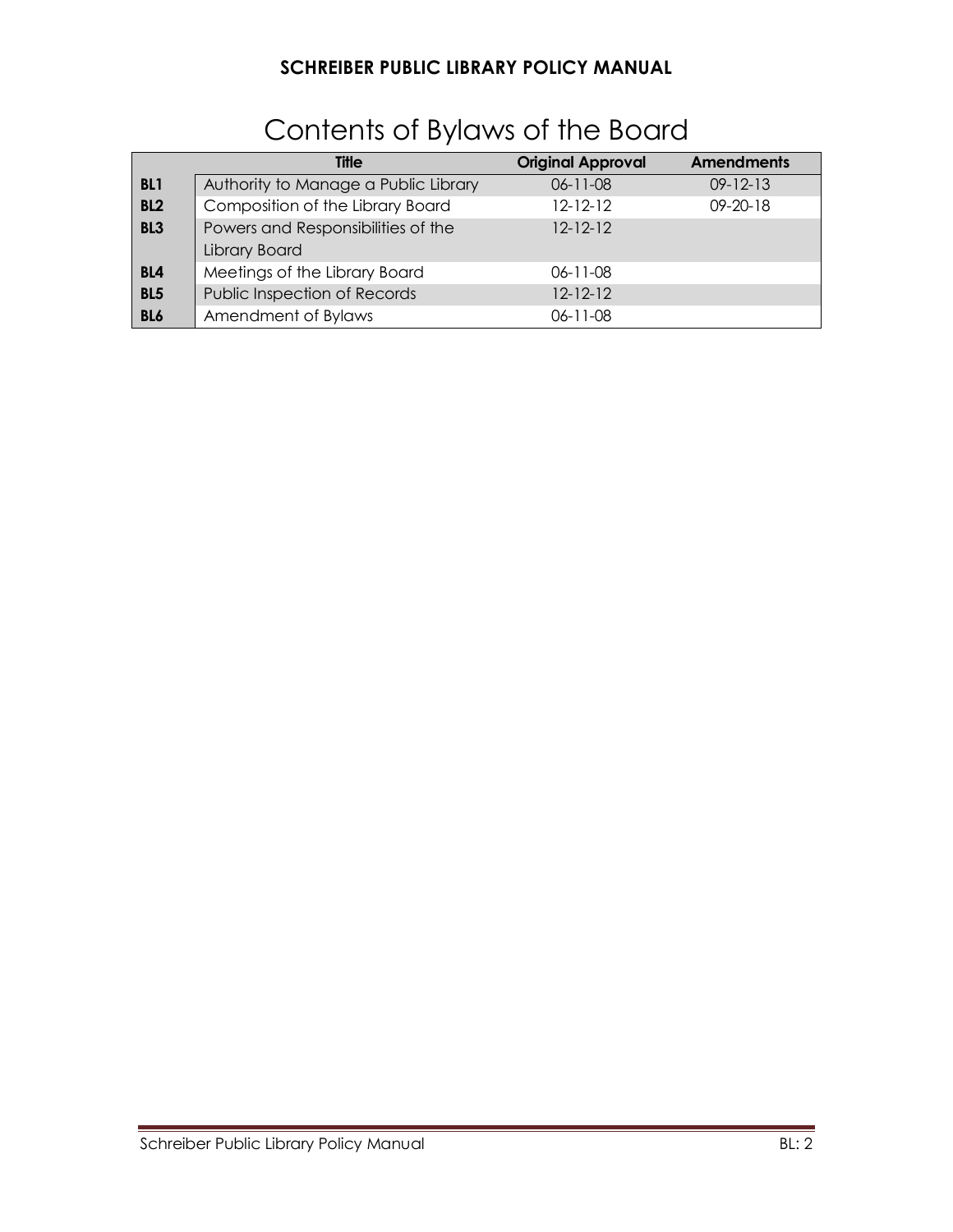| Title: Authority to Manage a Public Library<br>No: BL1 |                                              |  |
|--------------------------------------------------------|----------------------------------------------|--|
| <b>Type:</b> Bylaws of the Board                       | <b>Authority: PLA, Library Board</b>         |  |
| <b>Originated: 06-11-08</b>                            | <b>Review: Annually</b>                      |  |
| <b>Amended: 09-12-13</b>                               | <b>Previously: Byl-1 06-11-08</b>            |  |
| <b>Related Policies</b>                                | ٠                                            |  |
| <b>Associated Documents</b>                            | • Public Libraries Act, R.S.O. 1990, c. P.44 |  |
| <b>Implementation Procedures</b>                       |                                              |  |

- 1. Authority to Manage a Public Library:
	- 1.1. Schreiber Public Library is established in accordance with the *Public Libraries Act, R.S.O. 1990, c. P.44* and is under the management and control of the Schreiber Public Library Board, which is a corporation incorporated and operating under the authority of the *Public Libraries Act* and all other applicable *Acts*;
	- 1.2. The Schreiber Public Library Board recognizes that the *Public Libraries Act* sets out procedures for the appointment of members of the Board, the qualifications of members, term of membership, disqualification of members, and vacancies on the Board.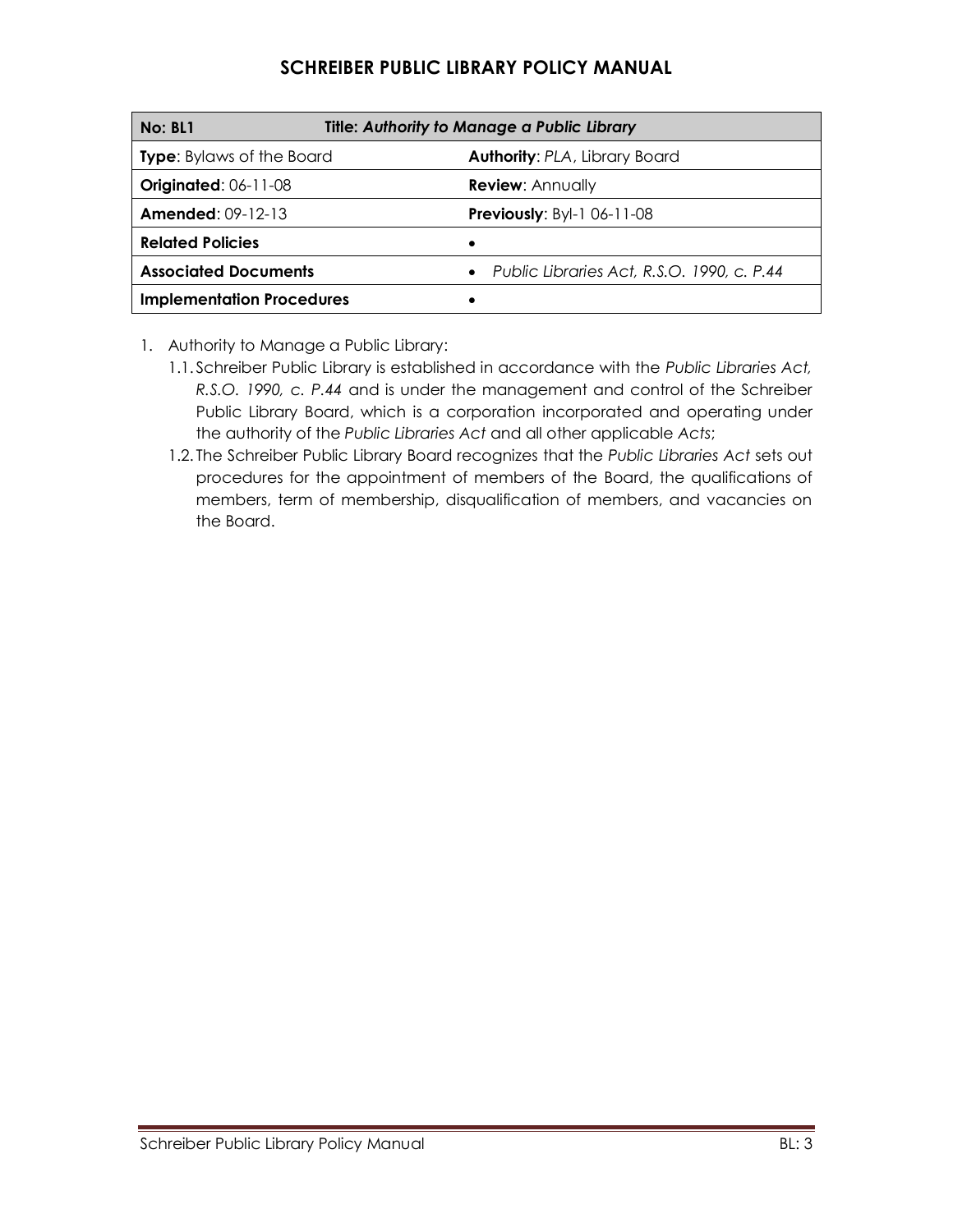| <b>Title: Composition of the Library Board</b><br><b>No: BL2</b> |                                                      |  |
|------------------------------------------------------------------|------------------------------------------------------|--|
| <b>Type:</b> Bylaws of the Board                                 | <b>Authority: PLA, Library Board</b>                 |  |
| <b>Originated: 12-12-12</b>                                      | <b>Review: Annually</b>                              |  |
| <b>Amended: 09-20-18</b>                                         | <b>Previously:</b>                                   |  |
| <b>Related Policies</b>                                          | GO1: Composition of the Library Board,<br>Appendix A |  |
| <b>Associated Documents</b>                                      | • Public Libraries Act, R.S.O. 1990, c. P.44         |  |
| <b>Implementation Procedures</b>                                 |                                                      |  |

- 1. The Schreiber Public Library Board shall be composed of at least five (5) members. [*PLA* 9.1]
- 2. Board Members shall be: [*PLA* 10.1]
	- 2.1. A Canadian citizen and at least eighteen (18) years old;
	- 2.2. A resident of the municipality, or a resident of a municipality, local service board, or First Nations member that has a contract with the Library Board;
	- 2.3. May not be employed by the Library Board or municipality.
- 3. Municipal Council shall not appoint more of its own members to the Library Board than the number that is one (1) less than a majority of the Board. [*PLA* 10.2]
- 4. An appointed Board Member shall hold office for a term concurrent with the term of Municipal Council, or until a successor is appointed, and may be reappointed for one (1) or more further terms. [*PLA* 10.3]
- 5. Disqualification of a Board Member occurs if a Board Member: [*PLA* 13]
	- 5.1. Is convicted of an indictable offence;
	- 5.2. Becomes incapacitated;
	- 5.3. Is absent from the meetings of the Board for three (3) consecutive months without being authorized by a Board resolution;
	- 5.4. Ceases to be qualified for membership under clause 10.1c;
	- 5.5. Or otherwise forfeits his/her seat.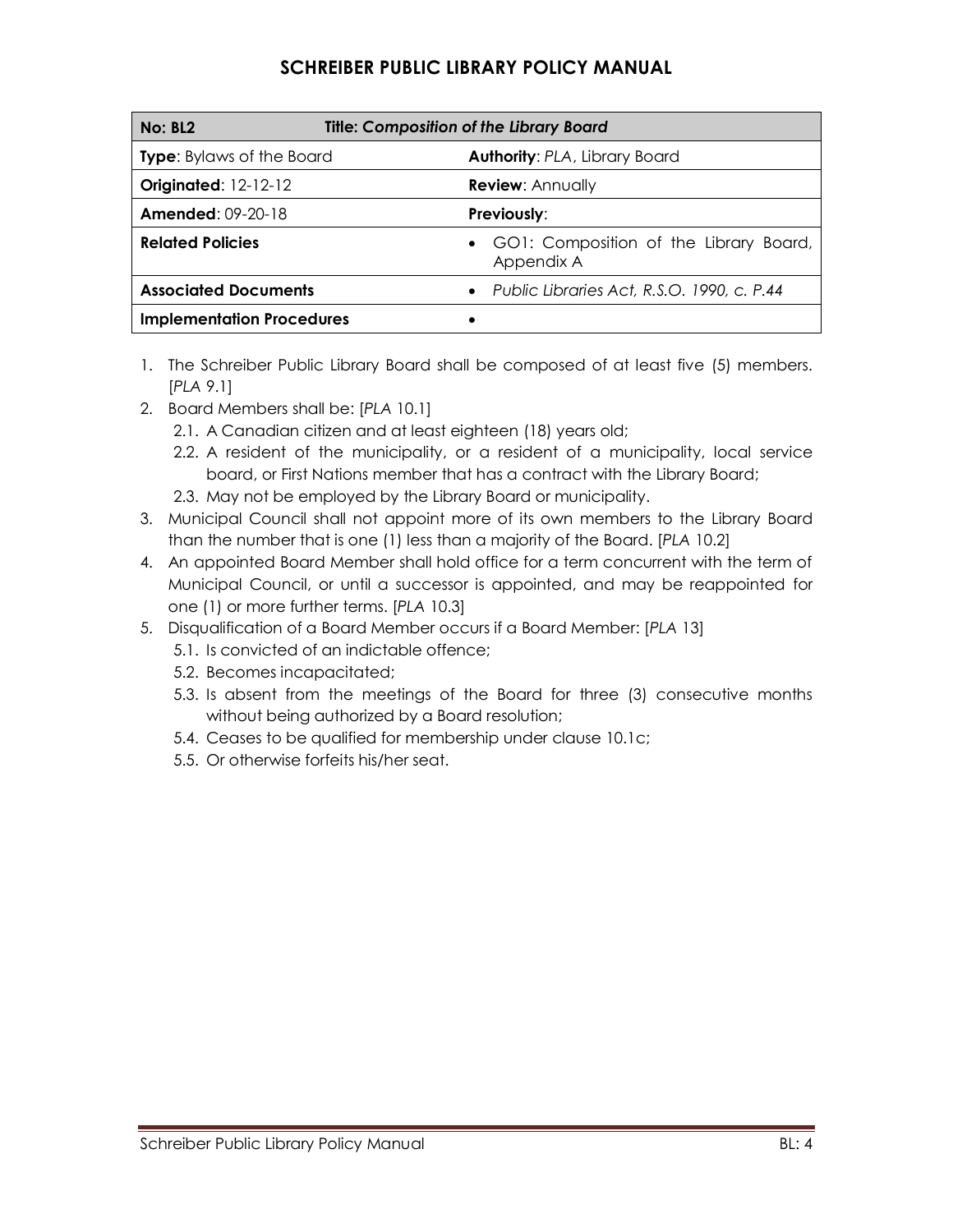| <b>Title: Powers and Responsibilities of the Library Board</b><br>No: BL3 |                                                                                      |
|---------------------------------------------------------------------------|--------------------------------------------------------------------------------------|
| <b>Type:</b> Bylaws of the Board                                          | <b>Authority: PLA, Library Board</b>                                                 |
| <b>Originated: 12-12-12</b>                                               | <b>Review: Annually</b>                                                              |
| Amended:                                                                  | <b>Previously:</b>                                                                   |
| <b>Related Policies</b>                                                   | • GO6: Trustee Roles, Responsibilities, and<br>Training<br>GO12: Financial Oversight |
| <b>Associated Documents</b>                                               | • Public Libraries Act, R.S.O. 1990, c. P.44                                         |
| <b>Implementation Procedures</b>                                          |                                                                                      |

#### **1. Powers of the Schreiber Public Library Board**

- 1.1.A Board may appoint and remove such employees as it considers necessary, determine the terms of their employment, fix their remuneration, and prescribe their duties; [*PLA* 15.1]
- 1.2.A Board shall appoint a Chief Executive Officer (CEO) who shall have general supervision over and direction of the operations of the public Library and its staff, shall attend all Board meetings, and shall have the other powers and duties that the Board assigns to him/her from time to time; [*PLA* 15.2]
- 1.3.A Board shall elect one (1) of its members as Chairperson at its first meeting in a new term; [*PLA* 14.3]
- 1.4.A Board shall appoint a Secretary who shall: [*PLA* 15.3]
	- 1.4.1. Conduct the Board's official correspondence; and
	- 1.4.2. Keep minutes of every meeting of the Board.
- 1.5.A Board shall appoint a Treasurer who shall: [*PLA* 15.4]
	- 1.5.1. Receive and account for all the Board's money;
	- 1.5.2. Open an account or accounts in the name of the Library Board in a Chartered Bank, Trust Company, or Credit Union approved by the Board;
	- 1.5.3. Deposit all money received on the Board's behalf to the credit of that account or accounts; and
	- 1.5.4. Disburse the money as the Board directs.

#### **2. Duties and Responsibilities of the Schreiber Public Library Board**

- 2.1.A Board, [*PLA* 20]
	- 2.1.1. Shall seek to provide, in co-operation with other Boards, a comprehensive and efficient public Library service that reflects the community's unique needs;
	- 2.1.2. Shall seek to provide Library services in the French language, where appropriate;
	- 2.1.3. Shall operate one (1) or more Libraries and ensure that they are conducted in accordance with this *Act* and the regulations;
	- 2.1.4. May operate special services in connection with a Library as it considers necessary;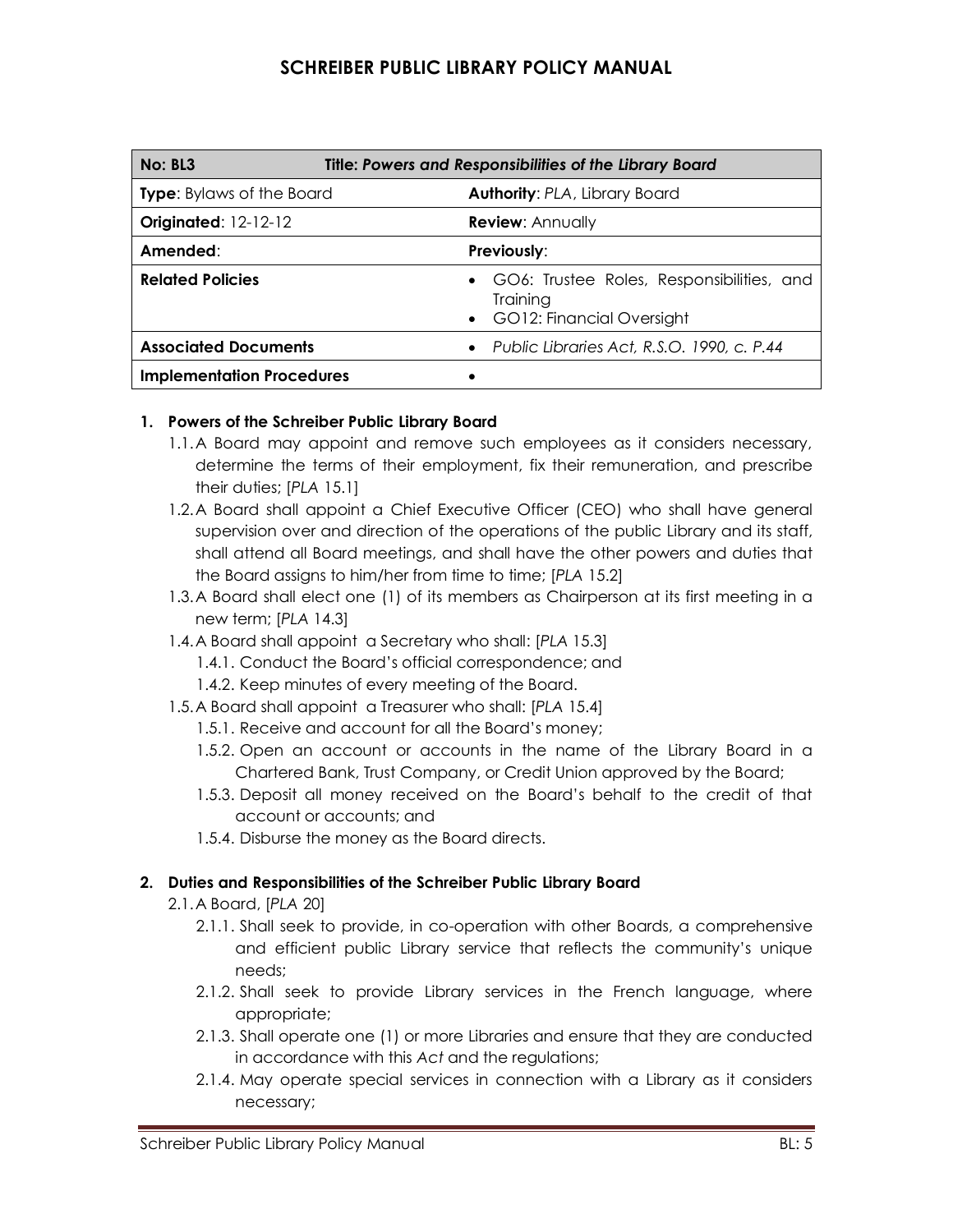- 2.1.5. Shall fix the times and places for Board meetings and the mode of calling and conducting them, and ensure that full and correct minutes are kept;
- 2.1.6. Shall make an Annual Report to the Minister and make any other reports or provide any other information required by this *Act* and the regulations or requested by the Minister from time to time;
- 2.1.7. Shall make provision for insuring the Board's real and personal property;
- 2.1.8. Shall take proper security for the Treasurer; and
- 2.1.9. May appoint such committees as it considers expedient.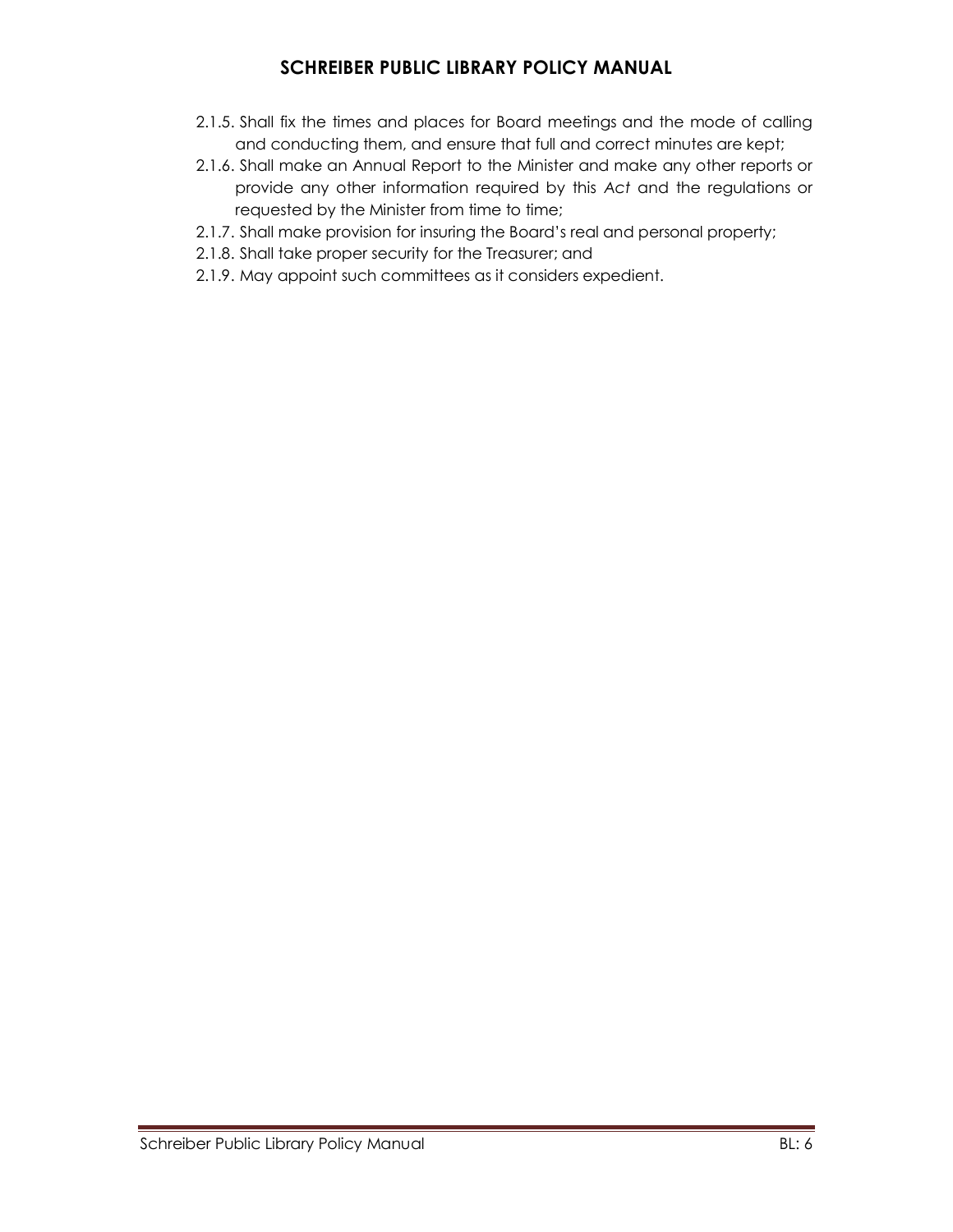| <b>Title: Meetings of the Library Board</b><br>No: BL4 |                                                                               |
|--------------------------------------------------------|-------------------------------------------------------------------------------|
| <b>Type:</b> Bylaws of the Board                       | <b>Authority: PLA, Library Board</b>                                          |
| <b>Originated: 06-11-08</b>                            | <b>Review: Annually</b>                                                       |
| Amended:                                               | <b>Previously: Byl-4 06-11-08</b>                                             |
| <b>Related Policies</b>                                | GO7: Running of Board Meetings                                                |
| <b>Associated Documents</b>                            | Public Libraries Act, R.S.O. 1990, c. P.44<br>Municipal Act, S.O. 2001, c. 25 |
| <b>Implementation Procedures</b>                       |                                                                               |

- 1. The Chief Executive Officer (CEO) shall call the **inaugural meeting** of the Schreiber Public Library Board.
- 2. **Regular meetings** of the Schreiber Public Library Board shall be held on the second (2nd) Thursday of each month from January to December, unless such day shall be a legal, public, or civic holiday, in which case the Board shall meet at the same hour on a date agreed upon at the preceding meeting of the Board. Regular meetings will be held in the Schreiber Public Library meeting room except in special circumstances.
- 3. The **annual meeting** of the Schreiber Public Library Board shall be held in January of each year. The Secretary of the Board shall preside and conduct the elections for the positions of Chairperson and Vice-Chairperson in accordance with *Robert's Rules of Order* and the *Municipal Act* of Ontario. The Chairperson shall assume the Chair for the appointment of committee members.
- 4. The Chairperson or any two (2) members of a Board may summon a **special meeting** of the Board by giving each Board Member reasonable notice in writing, specifying the purpose for which the meeting is called, which shall be the sole business transacted at the meeting. [*PLA* 16.2]
- 5. The presence of a majority of the Board is necessary for the transaction of business at a meeting. [*PLA* 16.5]
- 6. The Chairperson or acting Chairperson of a Board may vote with the other members of the Board upon all questions, and any question on which there is an equality of votes shall be deemed to be negative. [*PLA* 16.6]
- 7. Board meetings shall be **open to the public**, except where the Board is of the opinion that intimate financial or personnel matters may be disclosed at a meeting. [*PLA* 16.1.2]
- 8. The Board Chairperson may expel any person for improper conduct at a meeting. [*PLA* 16.1.3]
- 9. A meeting or part of a meeting may be closed to the public if the subject matter being considered is: [*PLA* 16.1.4]
	- 9.1. The security of the property of the Library Board;
	- 9.2. Personal matters about an identifiable individual;
	- 9.3. A proposed or pending acquisition or disposition of land by the Library Board;
	- 9.4. Labour relations or employee negotiations;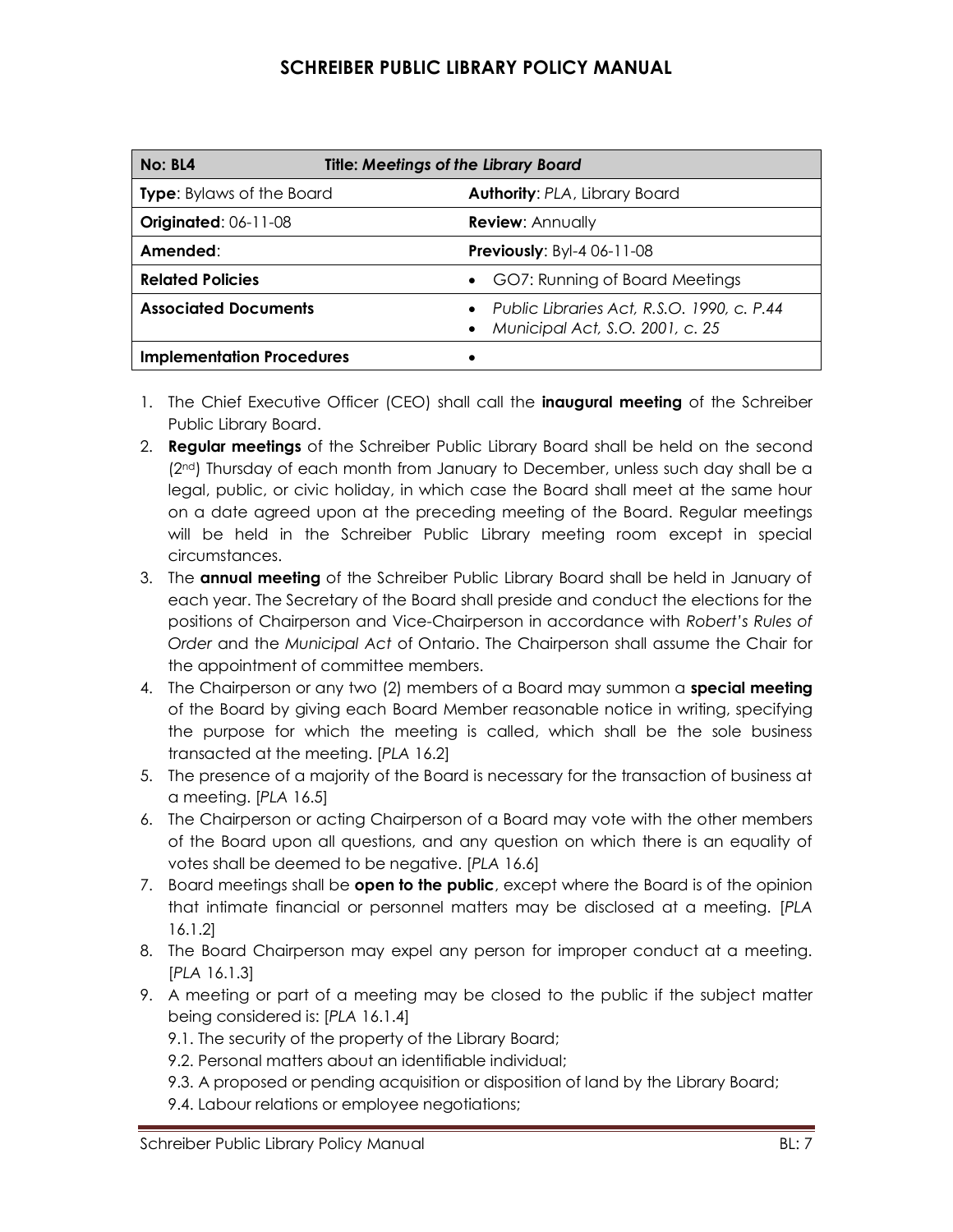- 9.5. Litigation or potential litigation, including matters before administrative tribunals, affecting the Board;
- 9.6. Advice that is subject to solicitor-client privilege, including communications necessary for that purpose;
- 9.7. A matter in respect of which a Board or committee of a Board may hold a closed meeting under another governing *Act*.
- 10. Before holding a meeting or part of a meeting that is to be closed to the public, a Board or committee of the Board shall state by resolution: [*PLA* 16.1.6] 10.1. The fact of the holding of the closed meeting; and

10.2. The general nature of the matter to be considered at the closed meeting.

- 11. Subject to subsection (8), a meeting shall not be closed to the public during the taking of a vote. [*PLA* 16.1.7]
- 12. A meeting may be closed to the public during a vote if: [*PLA* 16.1.8]
	- 12.1. Subsection (4) or (5) permits or requires the meeting to be closed to the public; and
	- 12.2. The vote is for a procedural matter or for giving directions or instructions to officers, employees, or agents of the Board or committee of the Board or persons retained by or under contract with the Board.
- 13. When the Board determines that matters should be dealt with in the absence of the public or a staff member, a motion to move into **in-camera session** must be moved, seconded, and approved by a majority vote. Motions to move in-camera are not debatable. At the conclusion of the in-camera session, a motion must be moved, seconded, and approved by a majority vote to return to public session. A motion to confirm any motions approved during the in-camera session shall be made.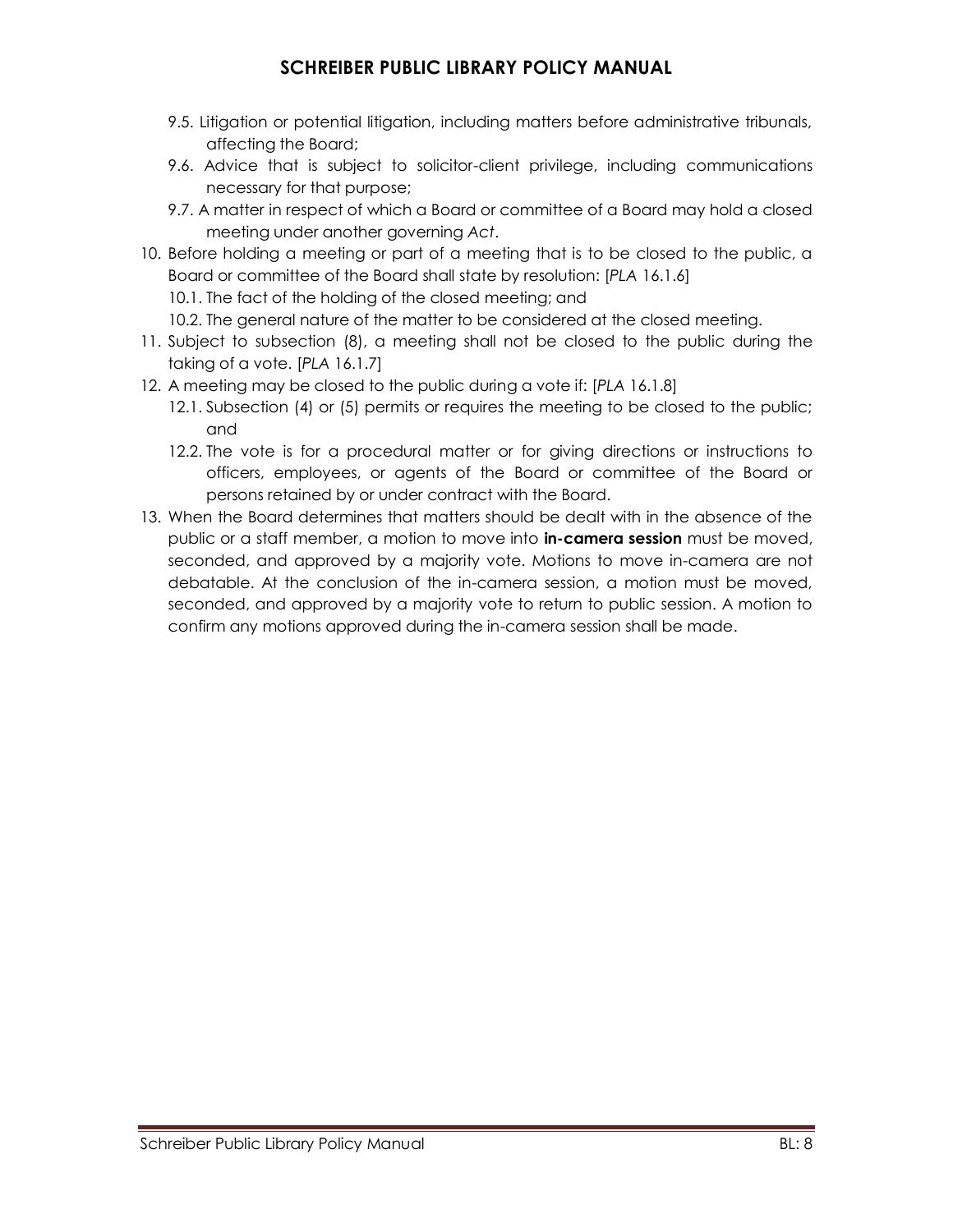| <b>No: BL5</b>                   | <b>Title: Public Inspection of Records</b>   |  |
|----------------------------------|----------------------------------------------|--|
| <b>Type:</b> Bylaws of the Board | <b>Authority: PLA, Library Board</b>         |  |
| <b>Originated: 12-12-12</b>      | <b>Review: Annually</b>                      |  |
| Amended:                         | Previously:                                  |  |
| <b>Related Policies</b>          |                                              |  |
| <b>Associated Documents</b>      | • Public Libraries Act, R.S.O. 1990, c. P.44 |  |
| <b>Implementation Procedures</b> |                                              |  |

- 1. Subject to subsection (*2*), a person may, during ordinary business hours, inspect any records, books, accounts, and documents in the possession or control of a Board's Secretary. [*PLA 28.1*]
- 2. The Secretary shall refuse to allow an inspection under subsection (*1*) in circumstances in which all or part of a Board meeting was held in-camera, according to Section 16.4 of the *Public Libraries Act, R.S.O. 1990, c. P.44*. [*PLA 28.2*]